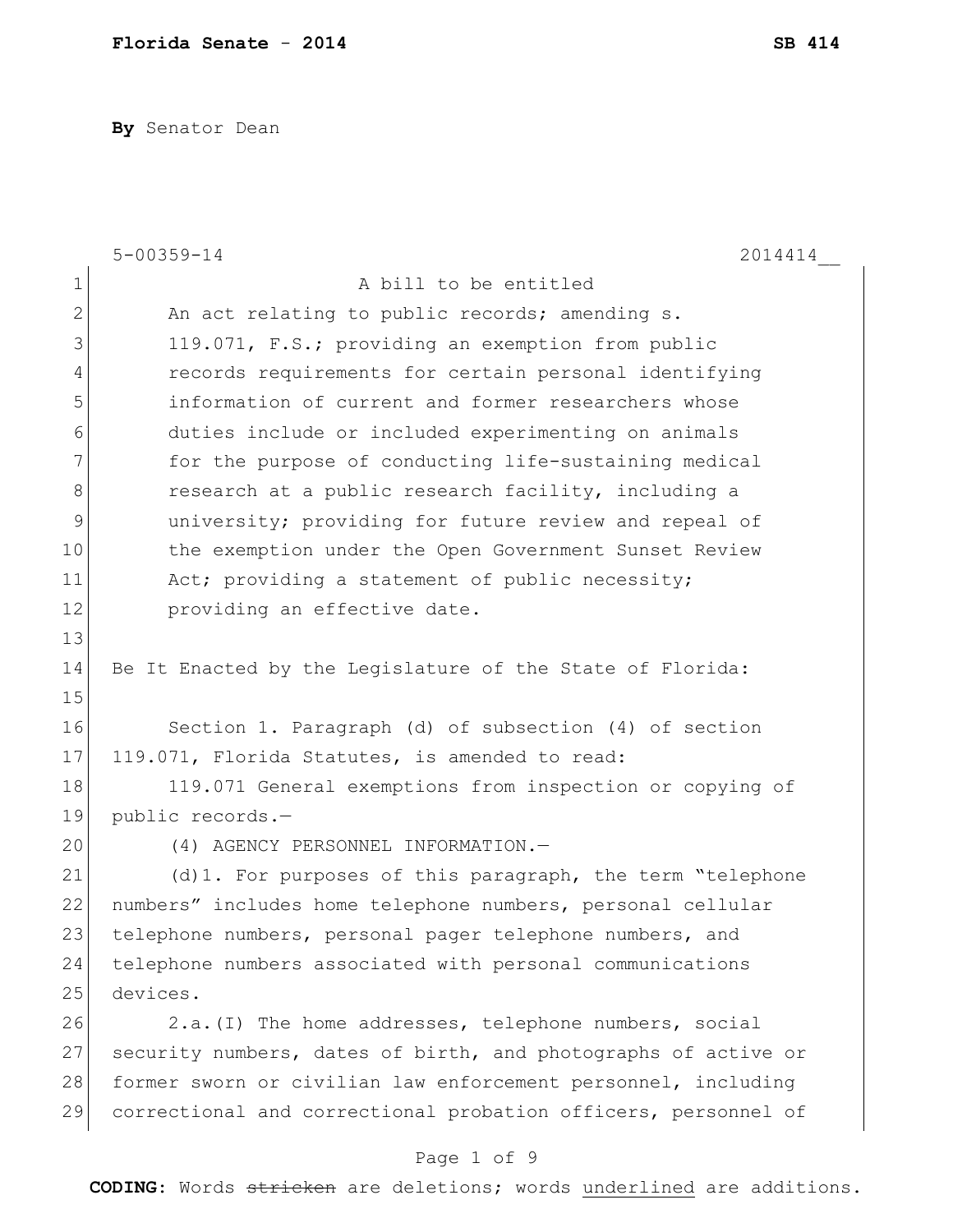5-00359-14 2014414\_\_ the Department of Children and Families whose duties include the investigation of abuse, neglect, exploitation, fraud, theft, or other criminal activities, personnel of the Department of Health whose duties are to support the investigation of child abuse or neglect, and personnel of the Department of Revenue or local governments whose responsibilities include revenue collection 36 and enforcement or child support enforcement; the home 37 addresses, telephone numbers, social security numbers, photographs, dates of birth, and places of employment of the spouses and children of such personnel; and the names and 40 locations of schools and day care facilities attended by the 41 children of such personnel are exempt from s. 119.07(1).

42 (II) The names of the spouses and children of active or 43 former sworn or civilian law enforcement personnel and the other 44 specified agency personnel identified in sub-sub-subparagraph 45 (I) are exempt from s. 119.07(1) and s. 24(a), Art. I of the 46 State Constitution.

47 (III) Sub-sub-subparagraph (II) is subject to the Open 48 Government Sunset Review Act in accordance with s. 119.15, and 49 shall stand repealed on October 2, 2018, unless reviewed and 50 saved from repeal through reenactment by the Legislature.

51 b. The home addresses, telephone numbers, dates of birth, 52 and photographs of firefighters certified in compliance with s. 53 633.408; the home addresses, telephone numbers, photographs, 54 dates of birth, and places of employment of the spouses and 55 children of such firefighters; and the names and locations of 56 schools and day care facilities attended by the children of such 57 firefighters are exempt from s. 119.07(1).

58 c. The home addresses, dates of birth, and telephone

## Page 2 of 9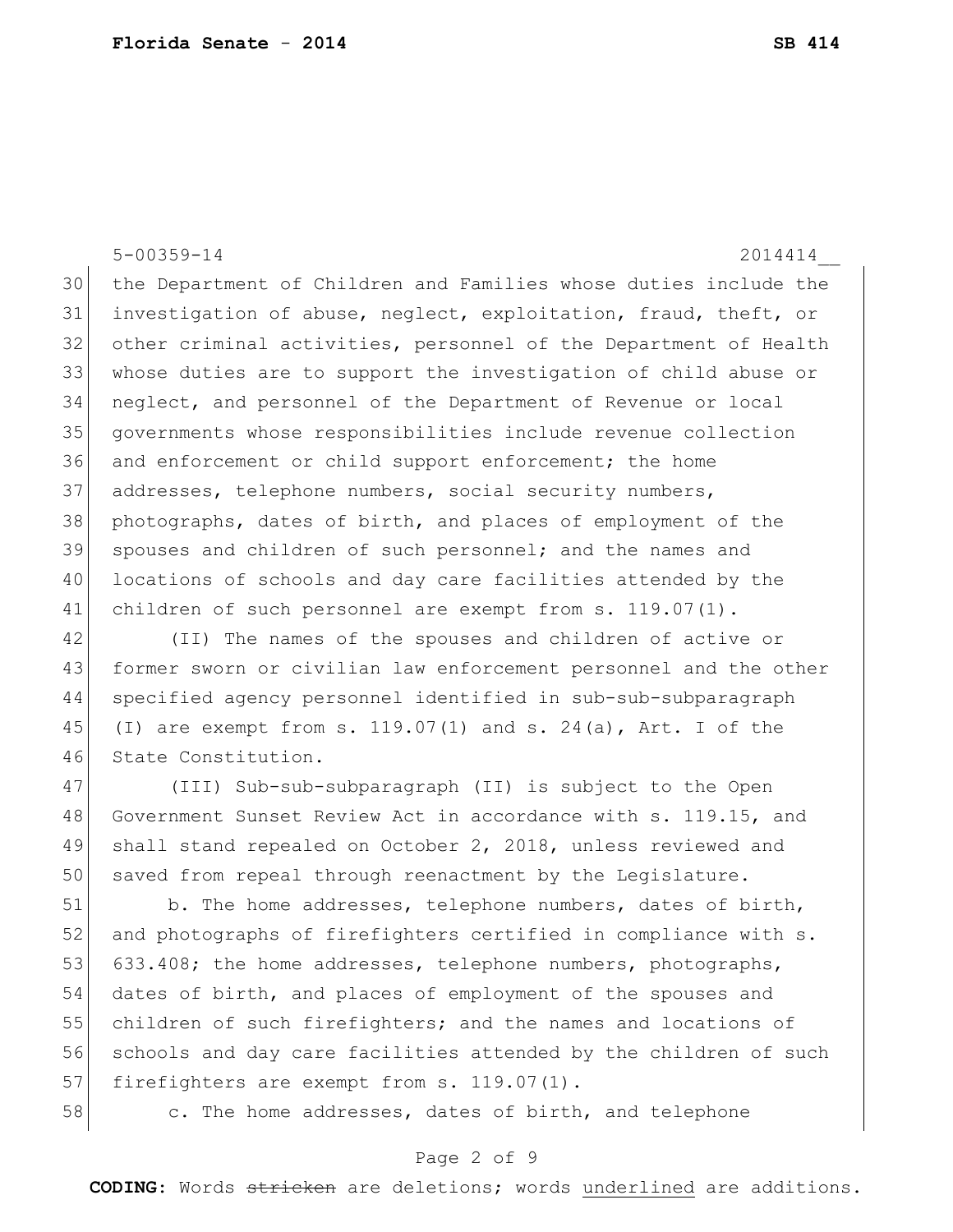5-00359-14 2014414\_\_ 59 numbers of current or former justices of the Supreme Court, 60 district court of appeal judges, circuit court judges, and 61 county court judges; the home addresses, telephone numbers, 62 dates of birth, and places of employment of the spouses and 63 children of current or former justices and judges; and the names 64 and locations of schools and day care facilities attended by the 65 children of current or former justices and judges are exempt 66 from s. 119.07(1). 67 d.(I) The home addresses, telephone numbers, social 68 security numbers, dates of birth, and photographs of current or 69 former state attorneys, assistant state attorneys, statewide 70 prosecutors, or assistant statewide prosecutors; the home 71 addresses, telephone numbers, social security numbers, 72 photographs, dates of birth, and places of employment of the 73 spouses and children of current or former state attorneys, 74 assistant state attorneys, statewide prosecutors, or assistant 75 statewide prosecutors; and the names and locations of schools 76 and day care facilities attended by the children of current or 77 former state attorneys, assistant state attorneys, statewide 78 prosecutors, or assistant statewide prosecutors are exempt from 79 s. 119.07(1) and s. 24(a), Art. I of the State Constitution. 80 (II) The names of the spouses and children of current or 81 former state attorneys, assistant state attorneys, statewide

82 prosecutors, or assistant statewide prosecutors are exempt from 83  $\vert$  s. 119.07(1) and s. 24(a), Art. I of the State Constitution.

84 (III) Sub-sub-subparagraph (II) is subject to the Open 85 Government Sunset Review Act in accordance with s. 119.15, and 86 shall stand repealed on October 2, 2018, unless reviewed and 87 saved from repeal through reenactment by the Legislature.

## Page 3 of 9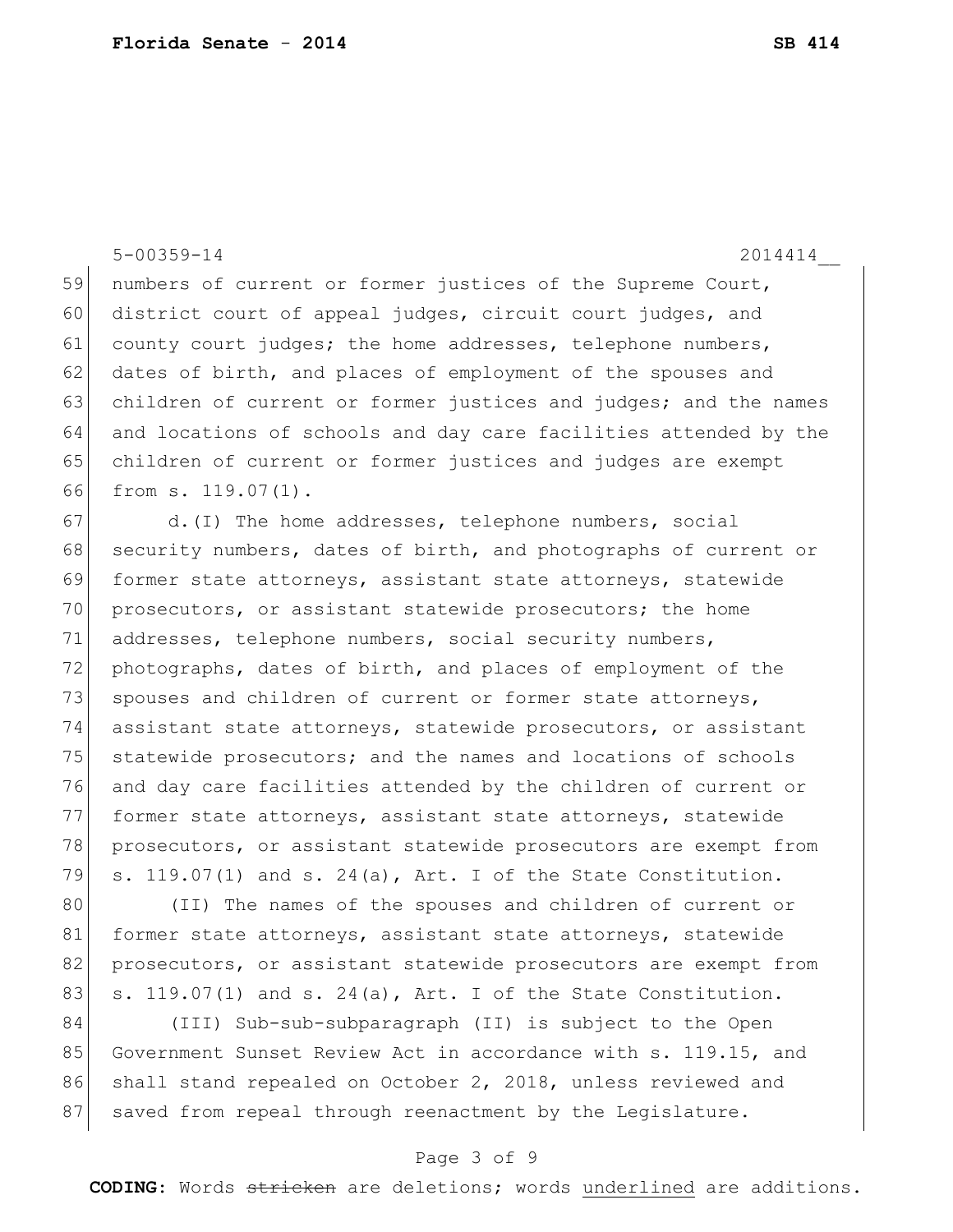5-00359-14 2014414\_\_ 88 e. The home addresses, dates of birth, and telephone 89 numbers of general magistrates, special magistrates, judges of 90 compensation claims, administrative law judges of the Division 91 of Administrative Hearings, and child support enforcement 92 hearing officers; the home addresses, telephone numbers, dates 93 of birth, and places of employment of the spouses and children 94 of general magistrates, special magistrates, judges of 95 compensation claims, administrative law judges of the Division 96 of Administrative Hearings, and child support enforcement 97 hearing officers; and the names and locations of schools and day 98 care facilities attended by the children of general magistrates, 99 special magistrates, judges of compensation claims, 100 administrative law judges of the Division of Administrative 101 Hearings, and child support enforcement hearing officers are 102 exempt from s. 119.07(1) and s. 24(a), Art. I of the State 103 Constitution if the general magistrate, special magistrate, 104 judge of compensation claims, administrative law judge of the 105 Division of Administrative Hearings, or child support hearing 106 officer provides a written statement that the general 107 magistrate, special magistrate, judge of compensation claims, 108 administrative law judge of the Division of Administrative 109 Hearings, or child support hearing officer has made reasonable 110 efforts to protect such information from being accessible 111 through other means available to the public. 112 f. The home addresses, telephone numbers, dates of birth,

 and photographs of current or former human resource, labor 114 relations, or employee relations directors, assistant directors, managers, or assistant managers of any local government agency or water management district whose duties include hiring and

## Page 4 of 9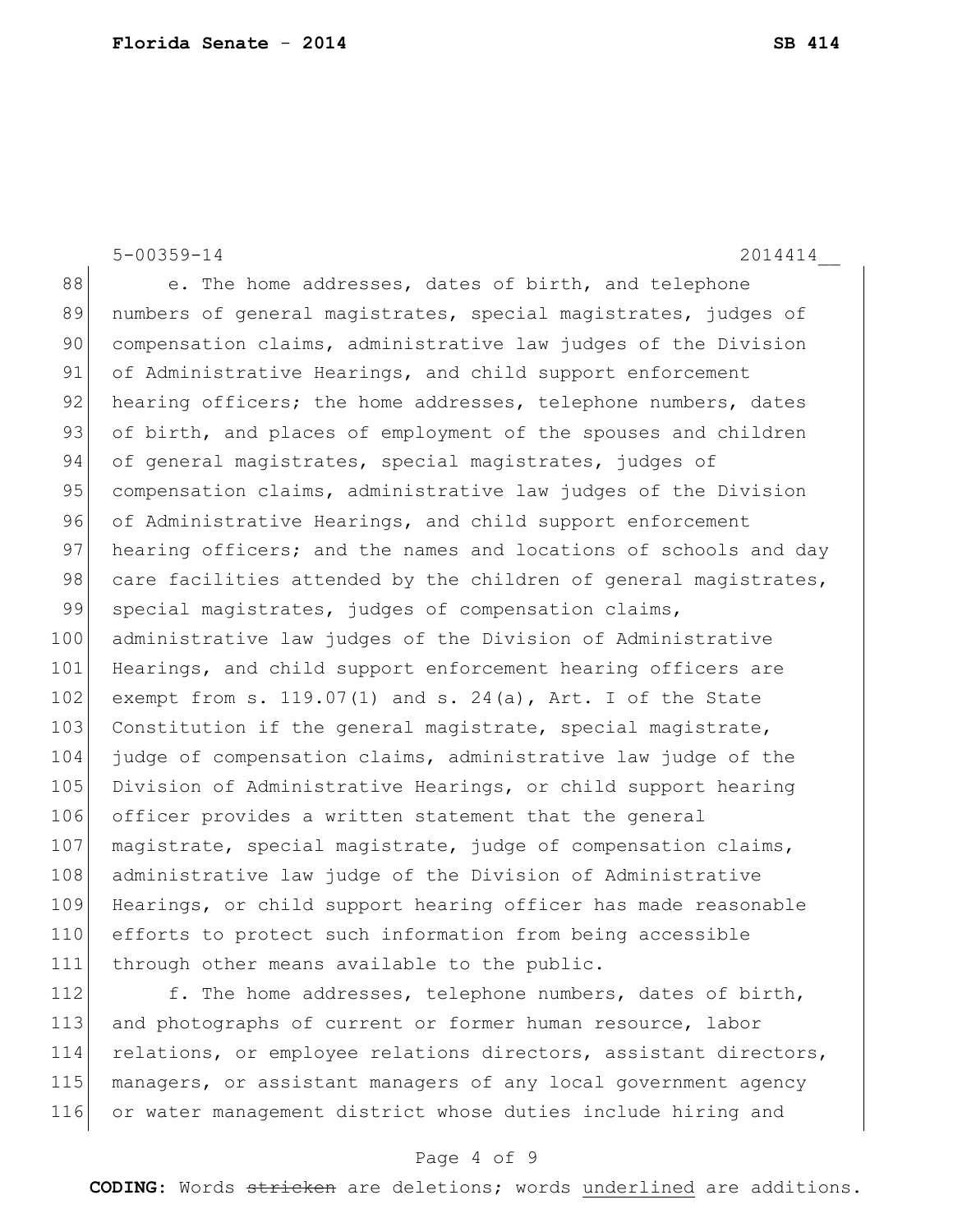|     | $5 - 00359 - 14$<br>2014414                                      |
|-----|------------------------------------------------------------------|
| 117 | firing employees, labor contract negotiation, administration, or |
| 118 | other personnel-related duties; the names, home addresses,       |
| 119 | telephone numbers, dates of birth, and places of employment of   |
| 120 | the spouses and children of such personnel; and the names and    |
| 121 | locations of schools and day care facilities attended by the     |
| 122 | children of such personnel are exempt from s. 119.07(1) and s.   |
| 123 | 24(a), Art. I of the State Constitution.                         |
| 124 | g. The home addresses, telephone numbers, dates of birth,        |
| 125 | and photographs of current or former code enforcement officers;  |
| 126 | the names, home addresses, telephone numbers, dates of birth,    |
| 127 | and places of employment of the spouses and children of such     |
| 128 | personnel; and the names and locations of schools and day care   |
| 129 | facilities attended by the children of such personnel are exempt |
| 130 | from s. $119.07(1)$ and s. $24(a)$ , Art. I of the State         |
| 131 | Constitution.                                                    |
| 132 | h. The home addresses, telephone numbers, places of              |
| 133 | employment, dates of birth, and photographs of current or former |
| 134 | guardians ad litem, as defined in s. 39.820; the names, home     |
| 135 | addresses, telephone numbers, dates of birth, and places of      |
| 136 | employment of the spouses and children of such persons; and the  |
| 137 | names and locations of schools and day care facilities attended  |
| 138 | by the children of such persons are exempt from s. 119.07(1) and |
| 139 | s. 24(a), Art. I of the State Constitution, if the guardian ad   |
| 140 | litem provides a written statement that the quardian ad litem    |
| 141 | has made reasonable efforts to protect such information from     |
| 142 | being accessible through other means available to the public.    |
|     |                                                                  |

143 i. The home addresses, telephone numbers, dates of birth, and photographs of current or former juvenile probation 145 officers, juvenile probation supervisors, detention

## Page 5 of 9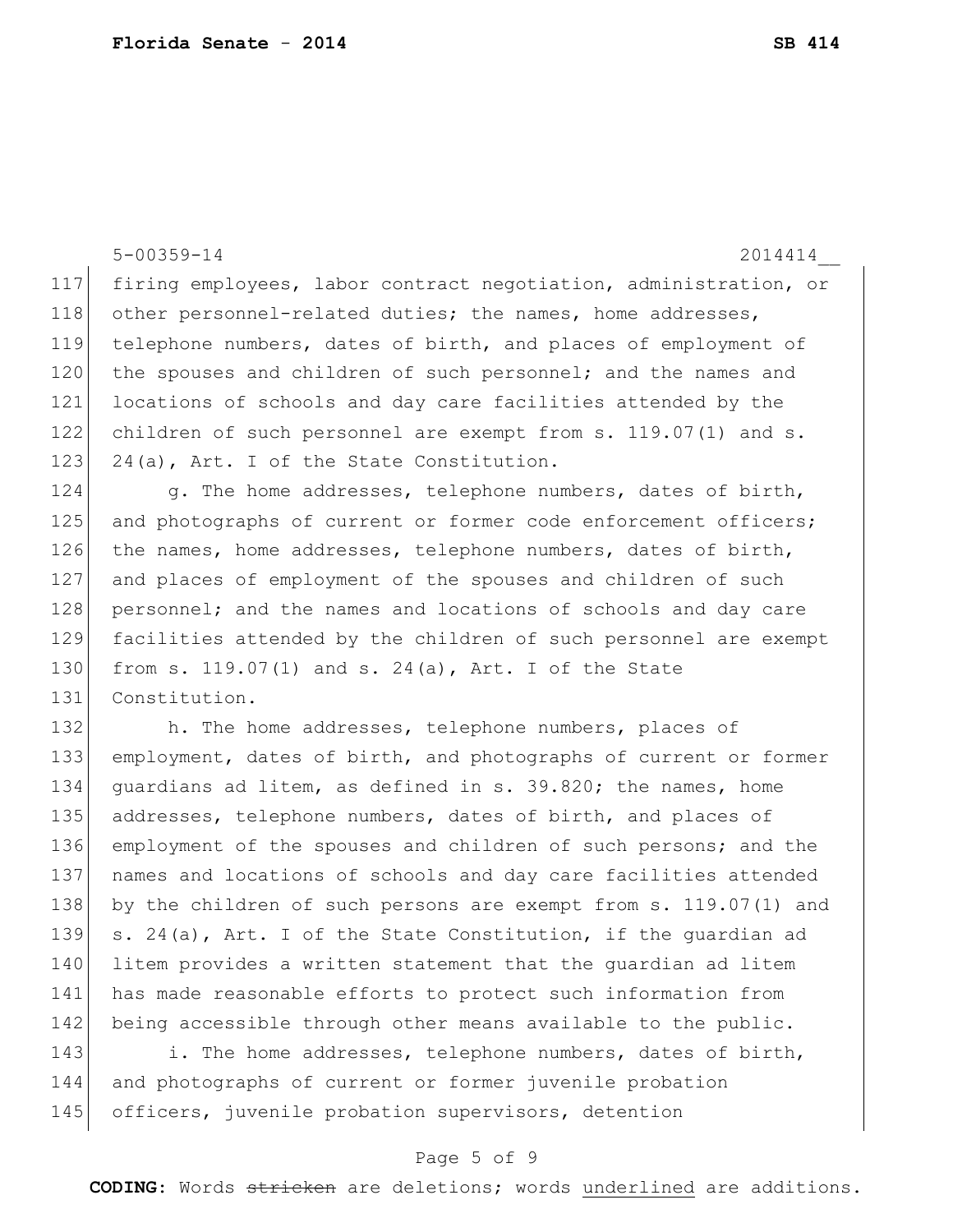|      | $5 - 00359 - 14$<br>2014414                                                                                                    |
|------|--------------------------------------------------------------------------------------------------------------------------------|
| 146  | superintendents, assistant detention superintendents, juvenile                                                                 |
| 147  | justice detention officers I and II, juvenile justice detention                                                                |
| 148  | officer supervisors, juvenile justice residential officers,                                                                    |
| 149  | juvenile justice residential officer supervisors I and II,                                                                     |
| 150  | juvenile justice counselors, juvenile justice counselor                                                                        |
| 151  | supervisors, human services counselor administrators, senior                                                                   |
| 152  | human services counselor administrators, rehabilitation                                                                        |
| 153  | therapists, and social services counselors of the Department of                                                                |
| 154  | Juvenile Justice; the names, home addresses, telephone numbers,                                                                |
| 155  | dates of birth, and places of employment of spouses and children                                                               |
| 156  | of such personnel; and the names and locations of schools and                                                                  |
| 157  | day care facilities attended by the children of such personnel                                                                 |
| 158  | are exempt from s. $119.07(1)$ and s. $24(a)$ , Art. I of the State                                                            |
| 159  | Constitution.                                                                                                                  |
| 160  | j. The home addresses, telephone numbers, dates of birth,                                                                      |
| 1.01 | $\mathbf{r}$ , and $\mathbf{r}$ , and $\mathbf{r}$ , and $\mathbf{r}$ , and $\mathbf{r}$ , and $\mathbf{r}$ , and $\mathbf{r}$ |

161 and photographs of current or former public defenders, assistant 162 public defenders, criminal conflict and civil regional counsel, 163 and assistant criminal conflict and civil regional counsel; the 164 home addresses, telephone numbers, dates of birth, and places of 165 employment of the spouses and children of such defenders or 166 counsel; and the names and locations of schools and day care 167 facilities attended by the children of such defenders or counsel 168 are exempt from s. 119.07(1) and s. 24(a), Art. I of the State 169 Constitution.

170 k. The home addresses, telephone numbers, and photographs 171 of current or former investigators or inspectors of the 172 Department of Business and Professional Requlation; the names, 173 home addresses, telephone numbers, and places of employment of 174 the spouses and children of such current or former investigators

## Page 6 of 9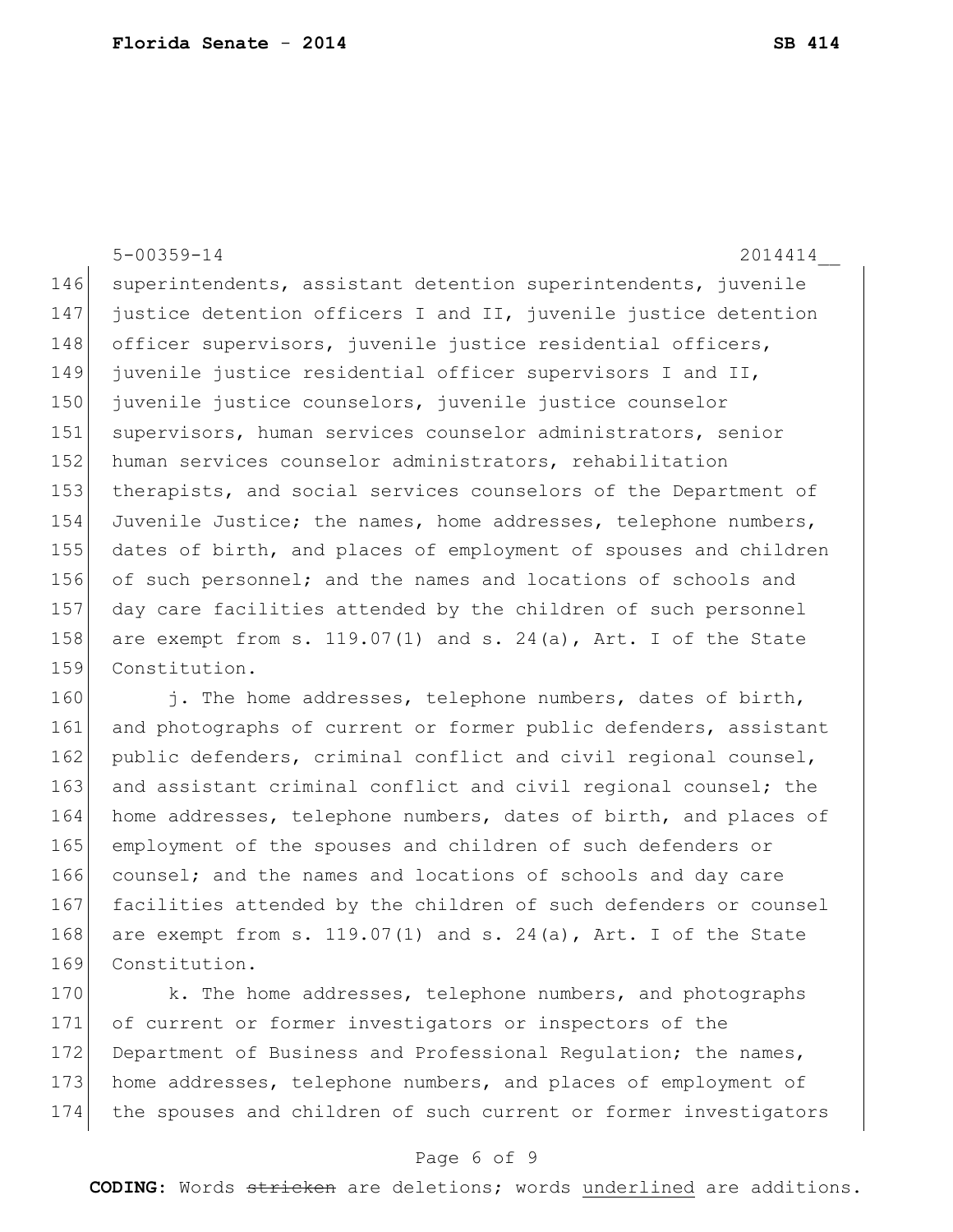5-00359-14 2014414\_\_ 175 and inspectors; and the names and locations of schools and day 176 care facilities attended by the children of such current or 177 former investigators and inspectors are exempt from s. 119.07(1) 178 and s. 24(a), Art. I of the State Constitution if the 179 investigator or inspector has made reasonable efforts to protect 180 such information from being accessible through other means 181 available to the public. This sub-subparagraph is subject to the 182 Open Government Sunset Review Act in accordance with s. 119.15 183 and shall stand repealed on October 2, 2017, unless reviewed and 184 saved from repeal through reenactment by the Legislature. 185 1. The home addresses and telephone numbers of county tax 186 collectors; the names, home addresses, telephone numbers, and 187 places of employment of the spouses and children of such tax 188 collectors; and the names and locations of schools and day care 189 facilities attended by the children of such tax collectors are 190 exempt from s. 119.07(1) and s. 24(a), Art. I of the State 191 Constitution if the county tax collector has made reasonable 192 efforts to protect such information from being accessible 193 through other means available to the public. This sub-194 subparagraph is subject to the Open Government Sunset Review Act 195 in accordance with s. 119.15 and shall stand repealed on October 196 2, 2017, unless reviewed and saved from repeal through 197 reenactment by the Legislature.

198 m. The home addresses, telephone numbers, dates of birth, 199 and photographs of current or former researchers whose duties 200 include or included experimenting on animals for the purpose of 201 conducting life-sustaining medical research at a public research 202 facility, including a university, are exempt from s. 119.07(1) 203 and s. 24(a), Art. I of the State Constitution, if the

## Page 7 of 9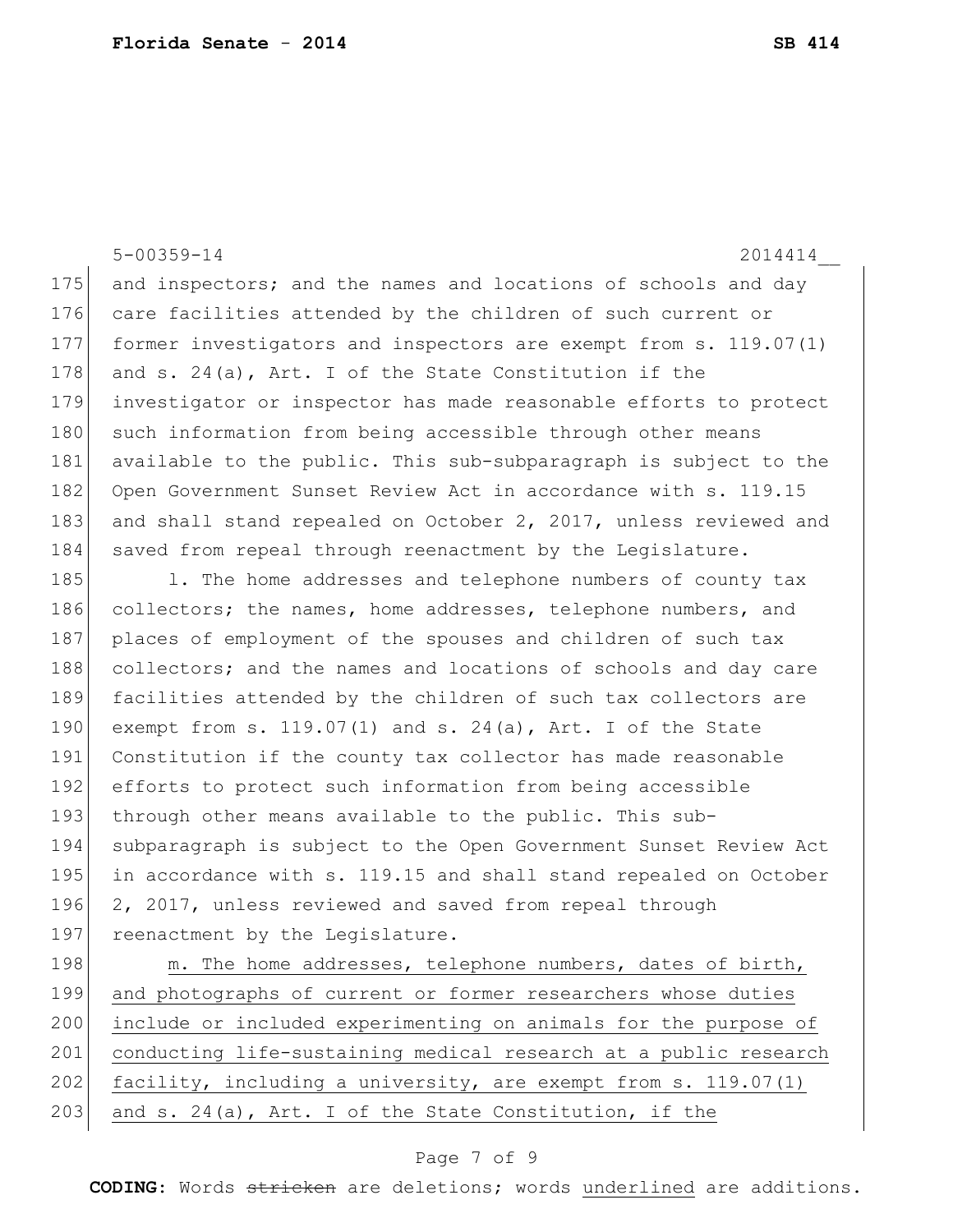5-00359-14 2014414\_\_ 204 researcher has made reasonable efforts to protect such 205 information from being accessible through other means available 206 to the public. This sub-subparagraph is subject to the Open 207 Government Sunset Review Act in accordance with s. 119.15 and 208 shall stand repealed on October 2, 2019, unless reviewed and 209 saved from repeal through reenactment by the Legislature. 210 3. An agency that is the custodian of the information 211 specified in subparagraph 2. and that is not the employer of the 212 officer, employee, justice, judge, or other person specified in 213 subparagraph 2. shall maintain the exempt status of that 214 information only if the officer, employee, justice, judge, other 215 person, or employing agency of the designated employee submits a 216 written request for maintenance of the exemption to the 217 custodial agency. 218 4. The exemptions in this paragraph apply to information 219 held by an agency before, on, or after the effective date of the 220 exemption. 221 5. Except as otherwise expressly provided in this 222 paragraph, this paragraph is subject to the Open Government 223 Sunset Review Act in accordance with s. 119.15, and shall stand 224 repealed on October 2, 2017, unless reviewed and saved from 225 repeal through reenactment by the Legislature. 226 Section 2. The Legislature finds that it is a public 227 necessity that the home addresses, telephone numbers, dates of 228 birth, and photographs of current or former researchers whose 229 duties include or included experimenting on animals for the 230 purpose of conducting life-sustaining medical research at a 231 public research facility, including a university, be made exempt 232 from public records requirements if the researcher has made

## Page 8 of 9